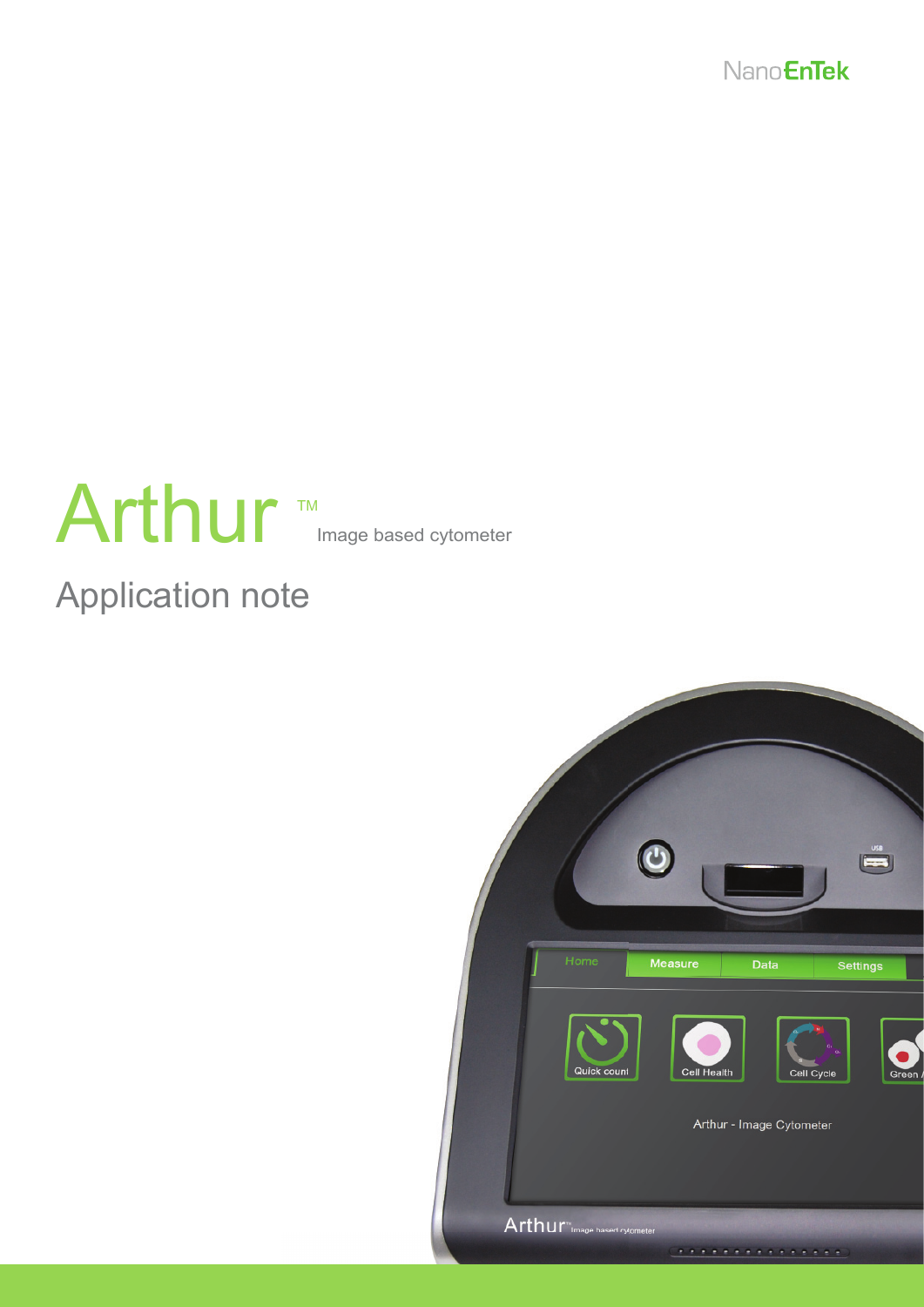### **The effects of X gene for the enhanced stem cell survival**

*Dr. Pyung-Hwan Kim, Research Professor, Department of Biochemistry, College of Veterinary Medicine, Seoul, National University, Seoul, South Korea*

### *Introduction*

 Stem cell-based cell therapy has shown promising results to cure and apply various disease such as myocardiac infarction, hindlimb ischemia, and stroke for biomedical treatment. Although stem cells show a remarkable therapeutic effect, it has some problematic factors, like cell expansion before the treatment and low survival of cells treated at disease site. To overcome the limitation of these disadvantages, X gene, which is a family of secreted glycoprotein hormones that function as the inhibition of anti-apoptotic and oxidative damage, and the induction of pro-proliferation. Here, we delivered X gene into human adipose-derived stem cell (ADSC) to prolong stem cell survival.

#### *Materials and methods*

#### *Live and dead cells*

To examine the viability of X gene expressing stem cells after hydrogen peroxide ( $H_2O_2$ ) treatment, both attached and floating stem cells treated with NC,  $\rm H_2O_2$ , pcDNA+ $\rm H_2O_2$ , and pcDNA/X+ $\rm H_2O_2$  were harvested and fixed in 70% ethanol at 4°C over 20 hrs. Following fixation, the cells were incubated at 4°C with a mixture of propidium iodide (PI; Sigma-Aldrich) solution (50 μg/mL) and RNase (0.5 mg/mL) for 1 hr, and then, after PBS washing 2 times, cells were analyzed by Arthur™ Image-Based Cytometer (NanoEnTek) according to the manufacturer`s instruction. Each experiment was repeated at least three times.

#### *Results*

#### *Live and dead cell populations*

 After X gene delivery, we evaluated cell viability after cellular damage. Cell viability was evaluated by the counting of the cells stained by PI capable of discriminating live and dead cells. After staining, cells were analyzed by Arthur imagedbased cytometer. The quantification of live and dead cells treated with NC,  $H_2O_2$ , pcDNA+H<sub>2</sub>O<sub>2</sub>, and pcDNA/X+H<sub>2</sub>O<sub>2</sub> as the cellular concentration was showed as percentage of cell population.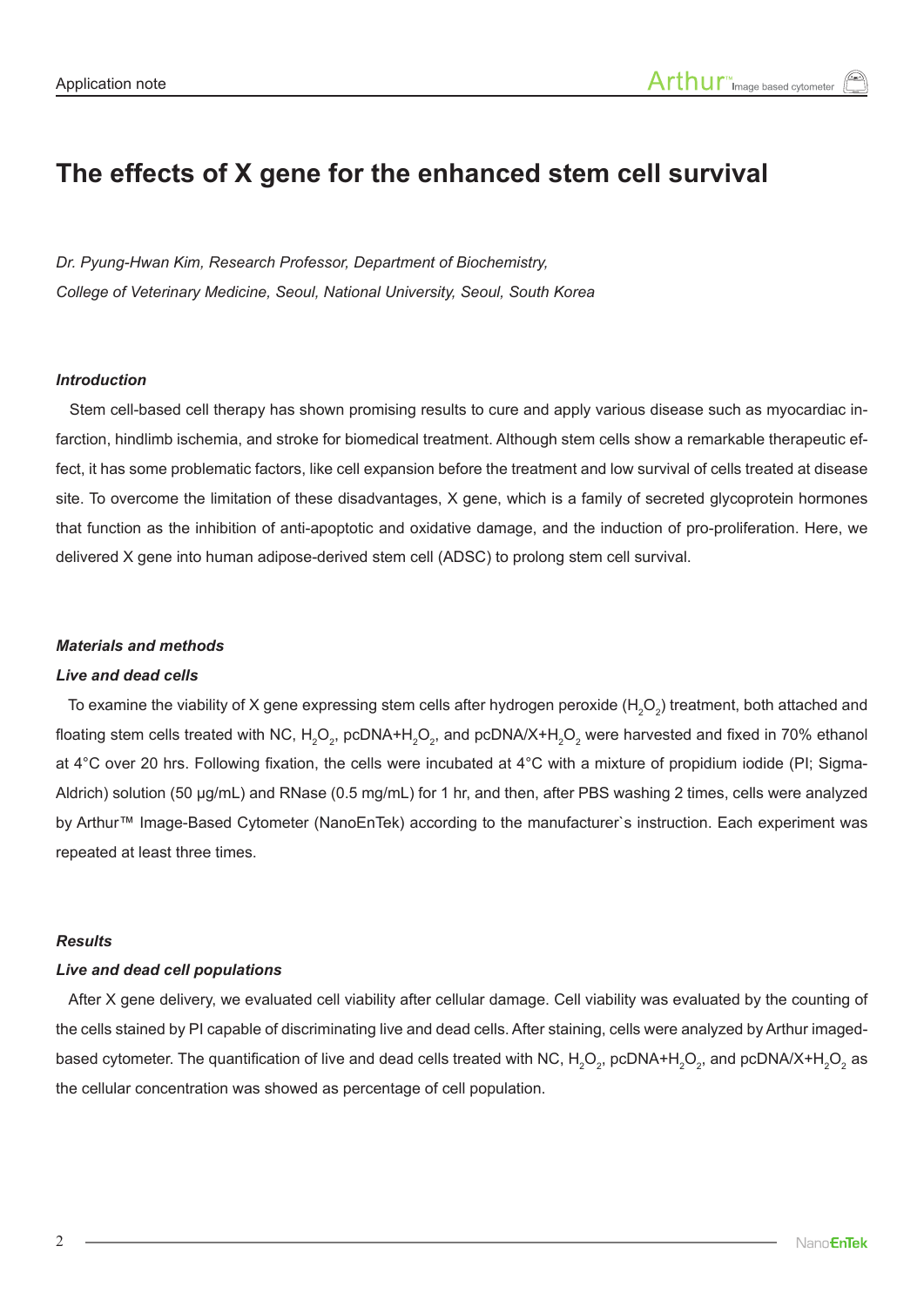Figure shows the percent of the total population for each cells stained by PI, side by side with the percent of the total population that is both viable and expressing PI. In results, live and dead populations in parental cells were measured 81 and 19%, respectively. Dead cell populations were observed higher in cells treated with  $\rm H_2O_2$  (25% for live and 75% for dead cells). On the other hand, increased live cell and decreased dead cell populations were showed in cells treated with pcDNA/X+H $_{2}$ O $_{2}$  (67 and 33%) compared with that of cells treated wih pcDNA+H $_{2}$ O $_{2}$  (45 and 55%). These data demonstrate that X gene expressed in ADSC elicits enhanced cell survival compared with empty vector transfected cells, against oxidative stress.



Figure. Enhancement of live/dead cell populations by X gene. Cell viability of ADSCs was observed by Arthur imagebased cytometer in cells stained with PI solution after the treatment of X gene and  $H_2O_2$ . Dead cells were stained by PI as red color. \*\*P < 0.02 versus  $H_2O_2$  groups.